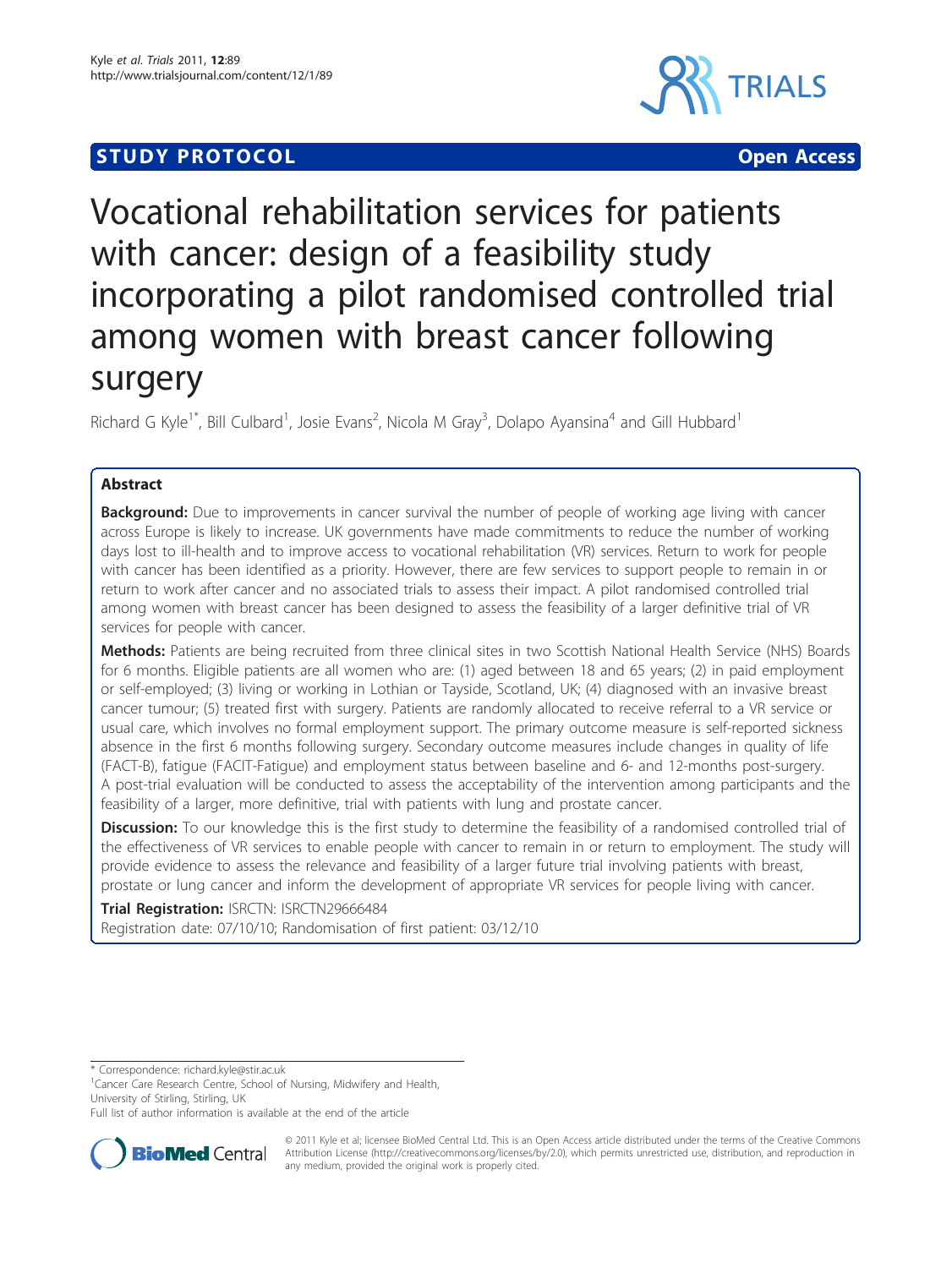#### Background

Due to improvements in cancer survival the number of people of working age living with cancer across Europe is likely to increase [[1](#page-7-0)]. It is estimated that more than 500,000 people in the UK under the age of 65 years have been diagnosed with cancer during their working lives [[2](#page-7-0)]. Every year in Scotland around 27,400 people are diagnosed with cancer, 52% ( $n = 14,300$  $n = 14,300$  $n = 14,300$ ) of whom are women [3]. Breast cancer is the most commonly diagnosed cancer in Scottish women and incidence has increased by 8% over the past decade attributed, in part, to earlier detection due to mammography screening programmes [\[3](#page-7-0)]. In 2007 over half (55%) of all women diagnosed with breast cancer in Scotland were of working age (i.e., between 18 and 65 years): around 1 in 20 were under 40 years, and 1 in 5 were under 50 years [[4\]](#page-7-0). Despite notable variation across countries, [[5](#page-7-0)] breast cancer mortality rates are decreasing across Europe[[6,7\]](#page-7-0). In a recent comparative analysis of 30 European countries, England and Wales, Scotland, and Northern Ireland had the second, fourth and fifth largest overall decline in mortality between 1989 and 2006 of 35%, 30% and 29%, respectively [\[5](#page-7-0)]. There is evidence that the trends of increasing incidence [[8](#page-7-0)] and decreasing mortality will continue [[5](#page-7-0)]. Remaining in or returning to work will therefore be increasingly important for women living with breast cancer in Scotland and across the UK and Europe.

Dame Carol Black's recent review of the health of Britain's working age population recommended a multiagency and partnership approach to supporting people to remain in or return to work and highlighted the role of line managers, general practitioners (GP) and vocational rehabilitation (VR) services[\[9](#page-7-0)]. UK governments have made commitments to reduce the number of working days lost to ill-health and to improve access to VR services. In Scotland, the Scottish Centre for Healthy Working Lives (SCHWL) has established pilot VR services in National Health Service (NHS) Tayside and NHS Lothian. These services support people to remain in or return to work by providing fast-track care and services such as physiotherapy, counselling and occupational therapy to employees from small- to mediumsized companies with less than 250 employees, where occupational health support services are not available. The Scottish Government has recently identified return to work for people living with cancer as a priority [[10](#page-7-0)].

People with cancer can often experience changed workplace relations or employment status following diagnosis or during treatment, with negative financial and psychosocial consequences. It is known that individuals change jobs, leave paid employment or experience a decline in earnings [\[11](#page-7-0)]. Individuals may also experience discrimination from employers or colleagues [[11\]](#page-7-0). However, a recent review has identified that there are few services to support

people to remain in or return to work after cancer and no associated trials to assess their impact [[11](#page-7-0)].

The SCHWL and Macmillan Cancer Support are developing plans to expand VR services to people with cancer. The establishment of pilot VR services across Scotland may provide an opportunity to conduct a large randomised controlled trial to evaluate their effectiveness for people living with cancer. However, there are several uncertainties that must be addressed including an assessment of the feasibility of such a trial and the acceptability of the intervention among people with cancer. Given increasing incidence and survival of people living with breast cancer, it is both timely and appropriate to determine the feasibility of this definitive trial through a pilot randomised controlled trial (RCT) of VR services among women following surgery for breast cancer. A study design incorporating a pilot RCT was selected to refine, and assess the feasibility of, trial processes (including, recruitment, randomisation and follow-up) and estimate the likely effect size in advance of a larger, more definitive, future trial.

#### Aim

The aim of this study is to determine the feasibility of an RCT of VR services among women with breast cancer following surgery and whether this intervention is acceptable in this patient group.

#### **Objectives**

1. Determine the numbers of patients in Lothian and Tayside with breast cancer referred for surgery who are in paid or self-employment and potentially eligible for the RCT.

2. Assess whether it is feasible and acceptable to recruit patients into the trial post-operatively. If not, identify the most appropriate timing for recruitment and the employment intervention that follows.

3. Estimate trial recruitment rates (i.e., percentage of eligible women who consent to the trial) and attrition over the period of the trial.

4. Determine whether the outcomes are measurable and appropriate, and evaluate the instruments used to measure secondary outcomes (i.e., FACT-B, FACIT-Fatigue).

5. Estimate the likely effect size to inform the power calculation for a larger, more definitive trial.

6. Assess the feasibility of including patients with lung and prostate cancer in a larger future RCT.

# Methods

#### Design

The design of this feasibility study is an interventional two-arm RCT (Figure [1](#page-2-0)).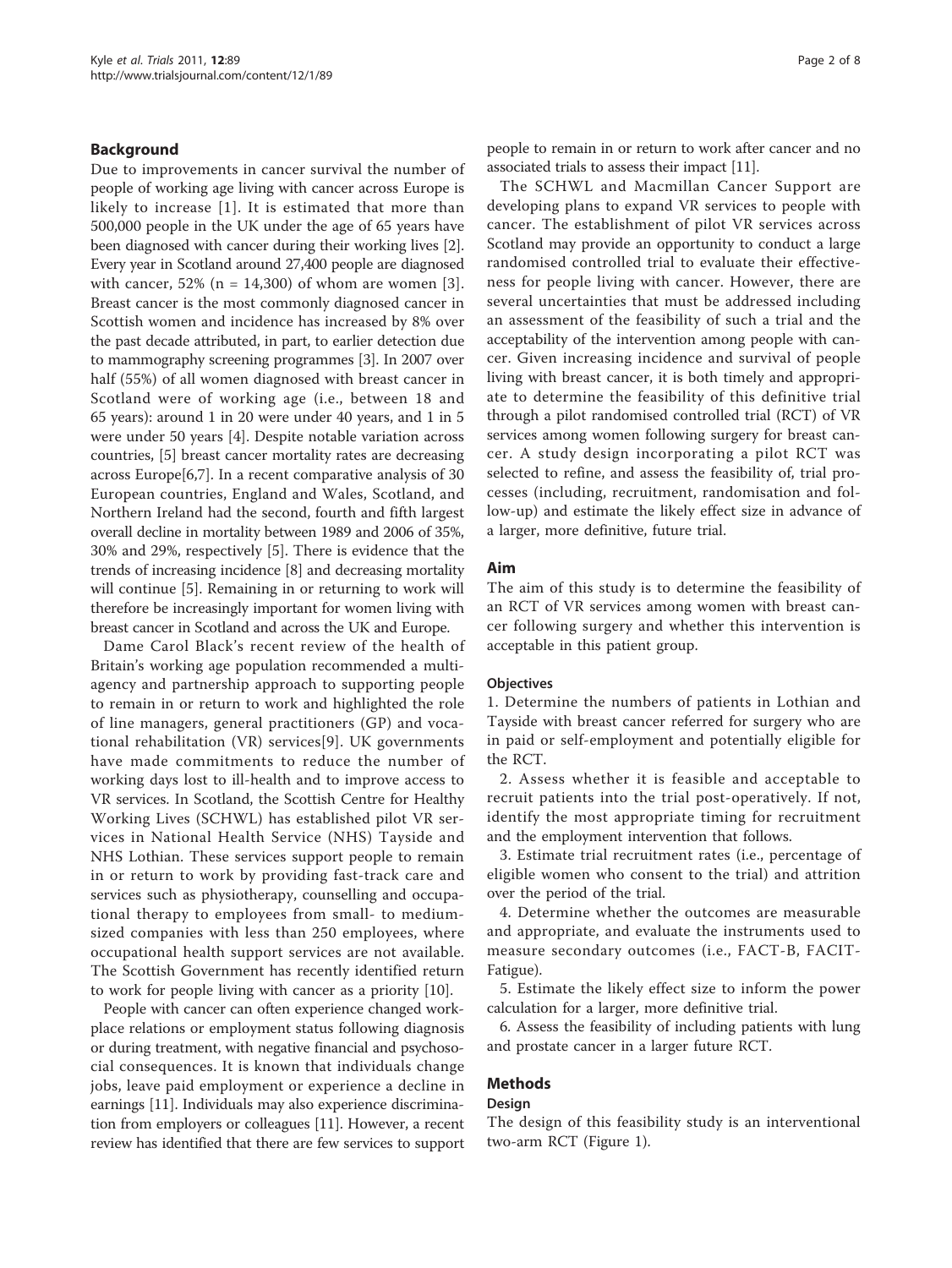<span id="page-2-0"></span>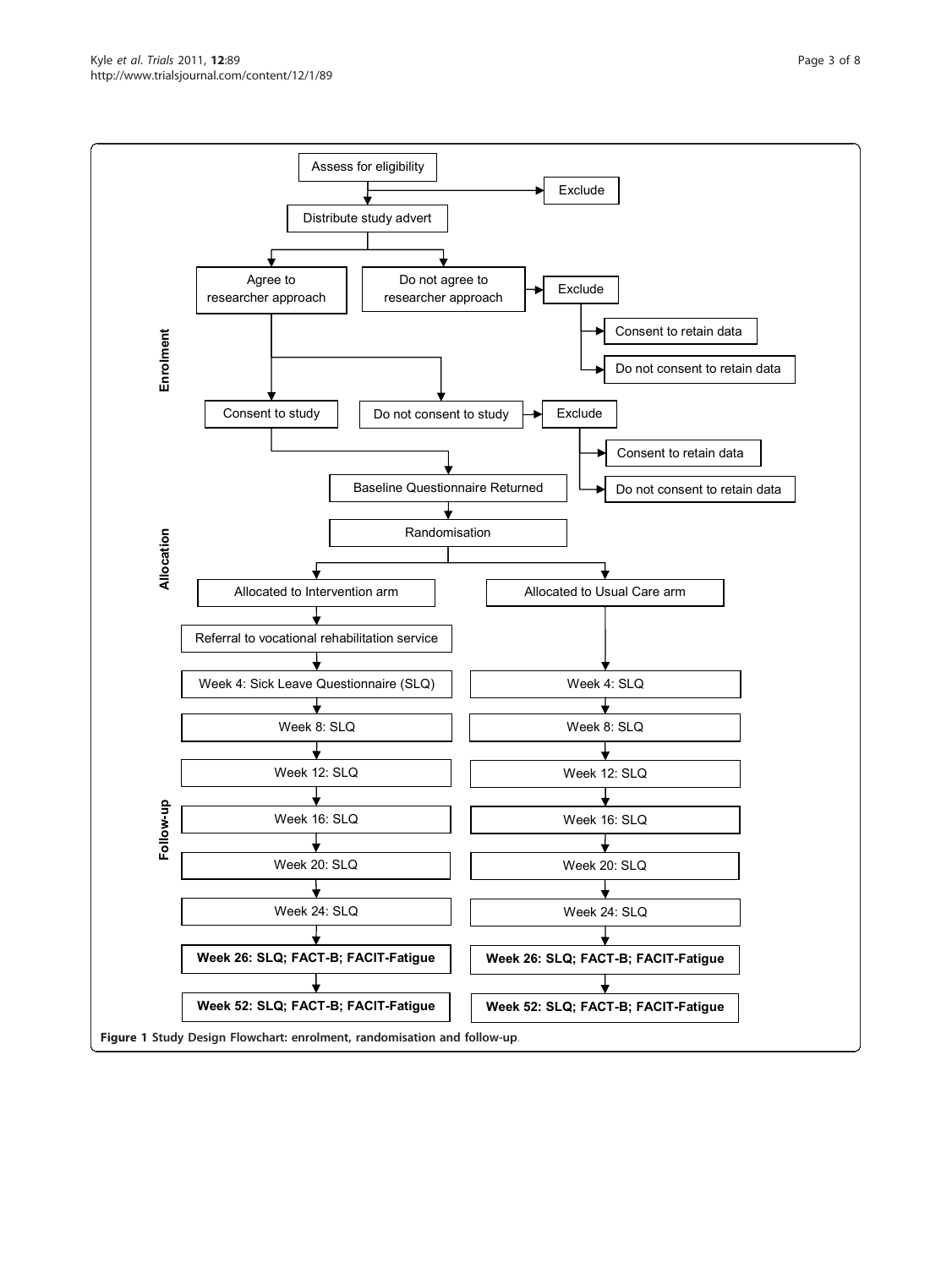#### Setting and participants

Patients with breast cancer are being recruited from three hospitals in two NHS Boards in Scotland (Perth Royal Infirmary (PRI), and Ninewells Hospital, Dundee [NHS Tayside]; Western General Hospital (WGH), Edinburgh [NHS Lothian]). Recruitment to the trial is proceeding for 6 months at each site.

# **Eligibility**

Eligible patients are all women who are: (1) aged between 18 and 65 years; (2) in paid employment or self-employed; (3) living or working in Lothian or Tayside, Scotland, UK; (4) diagnosed with an invasive breast cancer tumour; (5) treated first with surgery. Patients diagnosed with Ductal Carcinoma in Situ (DCIS) are excluded. Patients are not excluded on the basis of communication difficulties. Interpretation and translation services will be used for participants unable to communicate in English. Patients with learning difficulties are also not excluded as a study investigator (GH) has expertise involving people with learning difficulties in research.

#### Sample size calculation

There are several uncertainties that this feasibility study seeks to address before a larger, more definitive RCT of vocational rehabilitation services for people with cancer can be conducted. These uncertainties include: (1) the number of women who may be eligible for inclusion in the trial; (2) the percentage of eligible women who meet the VR services' criteria for referral; (3) the recruitment rate, defined as the percentage of eligible women who consent to involvement in the trial. The feasibility study will therefore provide evidence to inform sample size calculations for a larger trial. However, we estimate that between 66 and 79 patients will be recruited to the feasibility study over a 6 month period. This sample size is based on diagnosis and surgical data obtained from 2008, estimated employment rates, and a conservative recruitment rate of between 50% and 60%.

The feasibility study is also assessing the likely effect size to inform sample size calculations for a potential larger future trial. The primary outcome measure is the number of days off work in the 6 months following surgery. One report indicated that the mean length of time absent from work after a diagnosis of breast cancer was 5.6 months [[12](#page-7-0)]. Assuming, therefore, a mean of 180 days absent from work in the control group and an estimated standard deviation of 100 days, with a sample size of 70 (35 in each group), the study would be able to detect a reduction in number of days absent from work from 180 to 110 days with 5% level of significance and 80% power. A larger sample size would be required to detect smaller differences. To detect a reduction in number of days absence by 2 months, a sample size of 88 patients (44 in each group) would be required.

To detect a reduction of 1 month, a sample size of 350 (175 in each group) would be required.

#### Patient Recruitment

Recruitment and obtaining written informed consent to be involved in the study is occurring before participants are randomly assigned to the intervention or usual care arm of the study. Breast care nurses are initially applying the inclusion criteria to patients attending hospital in the pre-operative phase. Due to variation in local clinical processes, service size and workforce capacity the recruitment process differs in each of the three hospitals.

#### Perth Royal Infirmary (PRI)

Women who are eligible for inclusion in the RCT are identified from surgical lists by clinical teams. Eligible women are given information about the study by their breast care nurse at a pre-operative appointment. Written informed consent is taken at a face-to-face meeting with a researcher (RGK) when women attend hospital for a post-operative clinic appointment.

#### Ninewells Hospital, Dundee

Eligible women are identified from surgical lists by clinical teams and are given a pack of information about the study when they attend hospital for surgery. Women return this information pack to their breast care nurse when they leave hospital the following day or by post to a researcher (RGK). Those who agree to participate include their written informed consent in their returned pack.

# Western General Hospital (WGH), Edinburgh

Eligible women are identified by clinical teams from staging information discussed at a weekly multi-disciplinary team meeting. Eligible women are given a pack of study information by their breast care nurse when they attend hospital for a pre-operative appointment and return this to their breast care nurse when they attend for surgery or by post to a researcher (RGK). Those who agree to take part in the trial include their written informed consent in the returned information pack.

In each hospital, patients who do not want to participate are asked if they consent to the retention of a limited set of anonymised clinical, sociodemographic and employment data (e.g., age, sex, postcode, diagnosis, treatment, employment status) so that a comparison can be made between patients who do and do not agree to be approached (Figure [1\)](#page-2-0). Data are recorded on the number of patients who are eligible and reasons for ineligibility, the numbers who consent to participate in the trial and the numbers who consent to retention of anonymised data.

# Randomisation

The allocation sequence was generated from a Bernoulli probability distribution with a specified probability of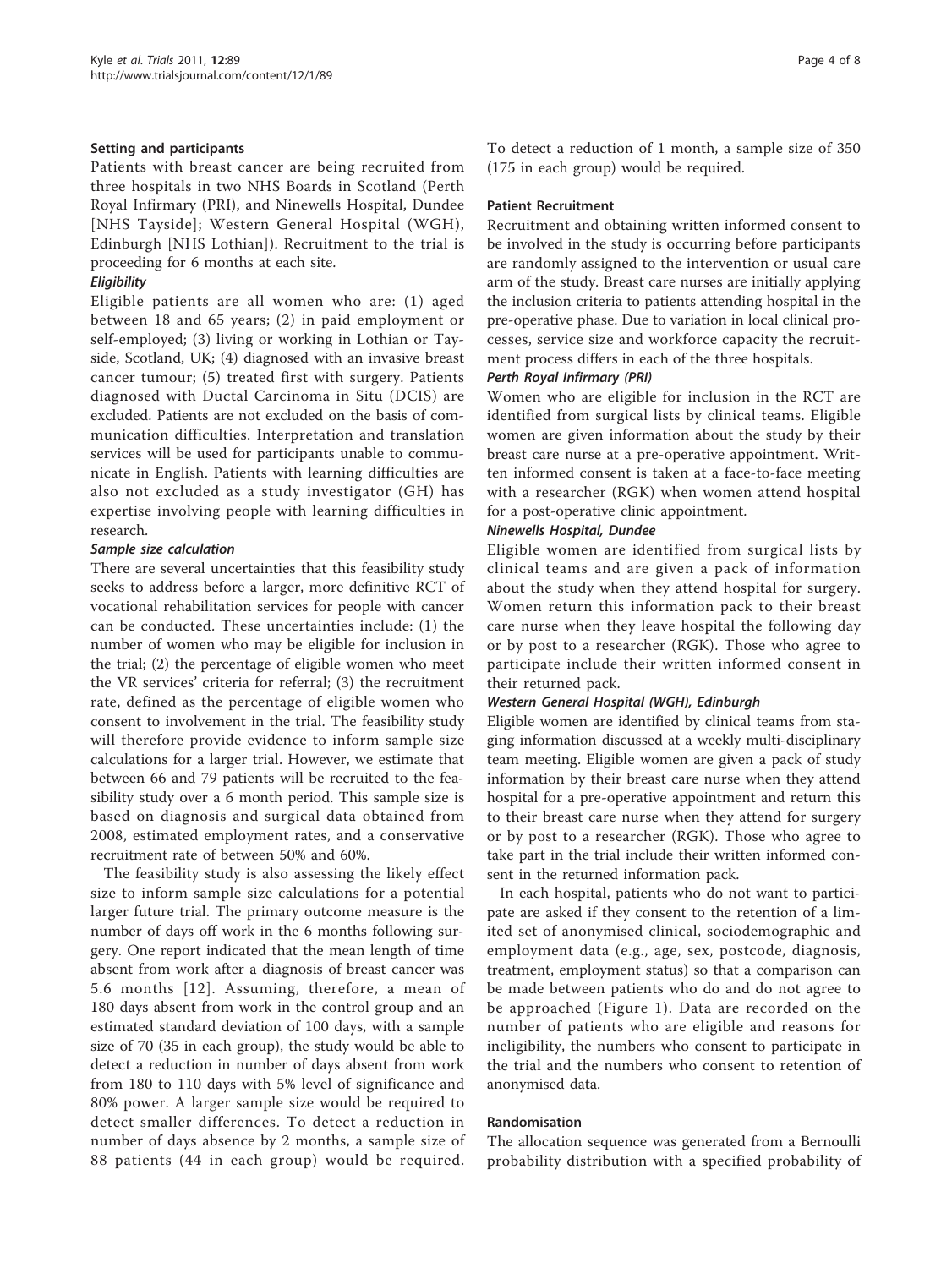0.5 which ensures participants have an equal chance of being in either group. Participants are randomly assigned to the intervention and usual care arm with a 1:1 allocation ratio (Figure [1\)](#page-2-0). A separate sequence is used for each NHS Board (analogous to the VR service to which participants in the intervention arm are referred) to ensure that there is an even distribution of participants to the intervention and usual care groups in each NHS Board. The allocation sequences are concealed from the researchers responsible for recruiting patients into the trial (RGK), data collection (RGK) and data analysis (RGK, JE, NMG, GH). The trial statistician (DA) provided the allocation sequences to an administrator in the Cancer Care Research Centre at the University of Stirling who is not involved in the process of random number generation nor data collection and analysis. This individual will assign patients to the intervention and usual care groups and refer patients in the intervention arm to the VR service.

#### Blinding

It will be clear to most patients whether or not they have been assigned to the intervention or usual care arm of the study. Thus, it is not possible to blind patients to their group allocation. However, the randomisation procedure outlined above ensures that those involved in data collection and analysis will not know to which group patients have been randomly assigned.

#### Intervention

The complex intervention is referral to a VR service in either Tayside or Lothian (Figure [1\)](#page-2-0). Patients recruited from PRI and Ninewells, Dundee are randomised to receive referral to a VR service in Tayside; individuals enrolled from WGH are referred to a VR service in Lothian. All participants allocated to the intervention arm of the trial are contacted by a VR service by telephone within 10 days following return of the baseline questionnaire to the researcher (RGK). Participants are allocated a 'case manager' who conducts a telephone assessment of supportive care needs to facilitate remaining in or returning to work during which baseline measures are also recorded using the Canadian Occupational Performance Measure (COPM) [\[13](#page-7-0)], 12 item General Health Questionnaire (GHQ-12) [[14](#page-7-0)] and European Quality of Life - 5 Dimensions (EQ-5D) [[15\]](#page-7-0). Outcomes are re-measured at 3- and 6-months from referral. Based on this initial assessment of each individual's personal goals and health status the case manager signposts participants to appropriate support services including physiotherapy, occupational therapy, occupational health nurse, occupational health doctor, counsellor/psychological therapy, complementary therapy. Each individual may therefore receive a different (combination of) intervention(s). Usual care following surgery involves no formal employment support. Participants in both arms of the trial receive a copy of the booklet Work and Cancer published by Macmillan Cancer Support [\[16](#page-7-0)].

As the personalised and complex nature of the intervention precludes exogenous standardisation, data will be obtained from each service on the specific interventions received by individuals in the intervention arm of the pilot RCT. Secondary analysis of outcome measures recorded by each service at initial assessment and 3- and 6-month follow up will also be undertaken for these women. In addition, information will be gathered about each service (e.g., size, workforce composition, ethos) to contextualise possible differences in reported outcomes between VR services.

#### Data collection

Data to evaluate the intervention in terms of quality of life, fatigue and change in employment status are collected at baseline, 6 months and 12 months after entry to the trial via a self-completion questionnaire. In addition, self-reported sickness absence is collected every four weeks for the first 6 months of follow-up and for the four weeks before the 12-month follow-up time point (Figure [1\)](#page-2-0). A telephone reminder is administered if questionnaires are not returned within 10 days. Participants have the option of a researcher collecting their responses to all questionnaires by telephone.

#### Outcome measures

#### Primary outcome

The primary outcome measure is self-reported number of days off work due to ill-health within the first six months after surgery.

There are two main ways of measuring absence from work: (1) sick leave register at participants' place of employment; (2) participant self-report. Although a sick leave register managed by the employer is regarded as the gold standard, self-report is also robust [[17](#page-7-0)]. One study found more than 96% accuracy between register and self-report when the recall period is limited to 2 to 4 weeks [[18\]](#page-7-0). The feasibility of using sick leave registers will be determined by asking participants to consent to contact with their employers to access their sick leave register at the end of the 6 month follow-up period.

#### Secondary outcomes

Secondary outcome measures are changes in quality of life (QoL), fatigue and employment status.

**Quality of life** The Functional Assessment of Cancer Therapy-Breast Cancer (FACT-B) Version 4 will be used to assess breast cancer related QoL [[19](#page-7-0)]. The FACT-B is a 37-item self-report questionnaire that evaluates several QoL domains: physical, social/family, emotional, and functional well being. In addition, a 10-item breast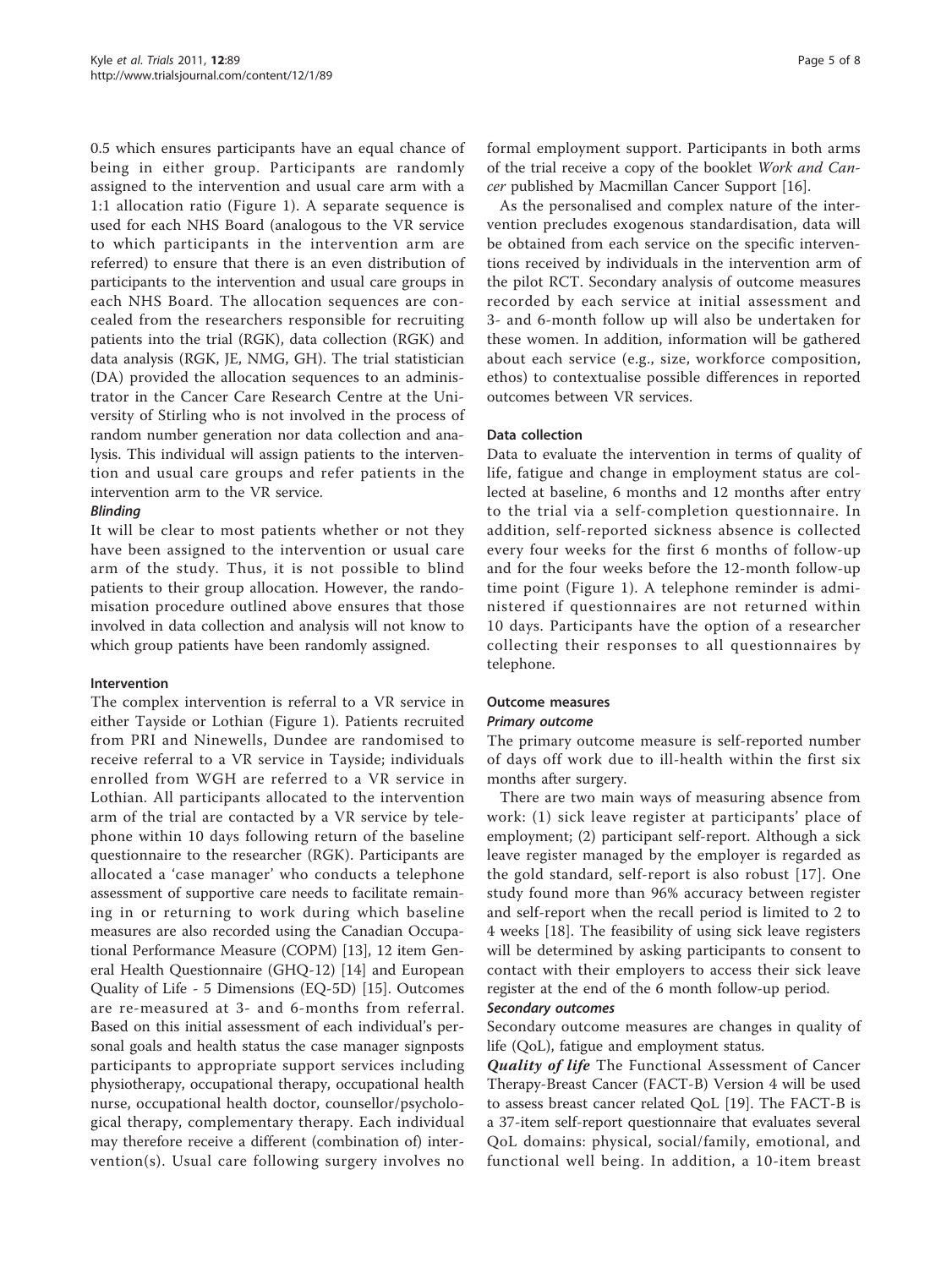cancer subscale (BCS) is specific to the experiences of women living with breast cancer and the symptoms and side-effects of treatment and includes items on anxiety, pain and body image. Participants complete the questionnaire in terms of the past 7 days and each item is scored on a 5-point scale that varies from 0 (not at all) to 4 (very much). Negatively phrased questions are reversed prior to analysis and scores are summed for each domain and a higher score indicates higher well being [[20](#page-7-0)]. Domain scores vary from 0 to 28 for the physical, social/family and functional well being domains; 0 to 24 for the emotional well being domain; and 0 to 40 for the BCS. The scores of the four wellbeing domains are summed to calculate the Functional Assessment of Cancer Therapy-General (FACT-G) score and total scores of the FACT-G and BCS are summed to calculate a FACT-B score.

Fatigue The Functional Assessment of Chronic Illness Therapy-Fatigue Scale (FACIT-Fatigue) is used to assess specific functional and physical aspects of fatigue associated with breast cancer diagnosis and treatment. This 13-item subscale has been determined to be a reliable and valid stand alone measure of fatigue [[21](#page-7-0)]. In common with the FACT-B, items are scored on a 5-point likert scale and relate to the past 7 days. FACIT-Fatigue scores vary from 0 to 52 and negatively worded items are reversed before analysis so that higher scores represent better self-reported health [\[20\]](#page-7-0).

**Employment status** A non-validated questionnaire will measure change in employment status in terms of five indicators: earnings, job, role, hours worked, or employment type (i.e., part-/full-time employment).

Socio-demographic and clinical information A structured questionnaire is used to collect data on date of birth, postcode, total household income, clinical diagnosis, and other conditions for which participants are currently receiving treatment. Consent will also be sought to access participants' hospital clinical notes to accurately identify diagnosis and treatments administered.

# Data analysis

The study will provide data on eligibility, recruitment rates and possible loss to follow-up informing the feasibility and development of a larger, more definitive, future trial. The study will also assess the possibility of stratifying the sample in a larger trial by potential study confounders such as age, sex, employment type, hours of work, socio-economic status, co-morbidity and cancer stage that have previously been identified as impacting on length of absence from work [\[11\]](#page-7-0).

As this is a feasibility study, hypothesis testing must proceed cautiously. However, it is anticipated that participants referred to VR services will experience fewer days off work due to sickness, lower levels of fatigue and increased QoL. QoL measures will be analysed at global (i.e., summed FACT-G and FACT-B scores), subscale (i.e., physical, social/family, emotional, functional, BCS), and individual question level. This will also enable evaluation of the outcome questionnaire's ability to detect differences in QoL between the intervention and control group associated with VR intervention. The greatest difference may be detectable at the level of individual domains of well-being (particularly, emotional, social/family and functional) and individual questions included in these domains (e.g., "I am satisfied with how I am coping with my illness" [GE2], "I feel close to my friends" [GS1], "I get support from my friends" [GS3], "I am able to work (include work at home)" [GF1], "My work (include work at home) is fulfilling" [GF2]) as support to remain in or return to employment may increase emotional well-being, enable access to a wider network of social support through colleagues, and increase physical functioning.

# **Statistics**

Data analysis will be conducted using PASW Statistics (Version 17) [[22\]](#page-7-0). Baseline characteristics will be reported as mean and standard deviation for continuous data and n (%) for categorical data. Differences between the intervention and control groups for the primary outcome measure will be tested using an independent samples t-test. Differences between groups in secondary outcome measures will be examined by analysis of covariance adjusting for baseline values. Significance level is set at 0.05.

# Post-trial evaluation

# Acceptability of the trial and VR intervention among trial participants

A patient-centred evaluation of the acceptability of the trial will be conducted by interviewing participants in each arm of the trial. Semi-structured telephone interviews will elicit participants' views on the acceptability of participating in the trial, the method and timing of recruitment and their opinions about approaching their employers directly. Maximum variation sampling will be used to initially identify 5 patients in each arm of the trial. Key variables in the sampling frame will include: current employment status (i.e., at/off work), job, role, tenure (i.e., part-/full-time), age, diagnosis, treatment pathway. Interviewing and analysis will proceed concurrently to pinpoint data saturation, and further rounds of interviews will be conducted with new participants, if required. The interviews will be digitally recorded and transcribed. NVivo (Version 8) [[23](#page-7-0)] will support data management and qualitative analysis. Transcripts will be analysed thematically using the Framework approach [[24\]](#page-7-0), which is a method that provides a structure within which qualitative data are organised and in which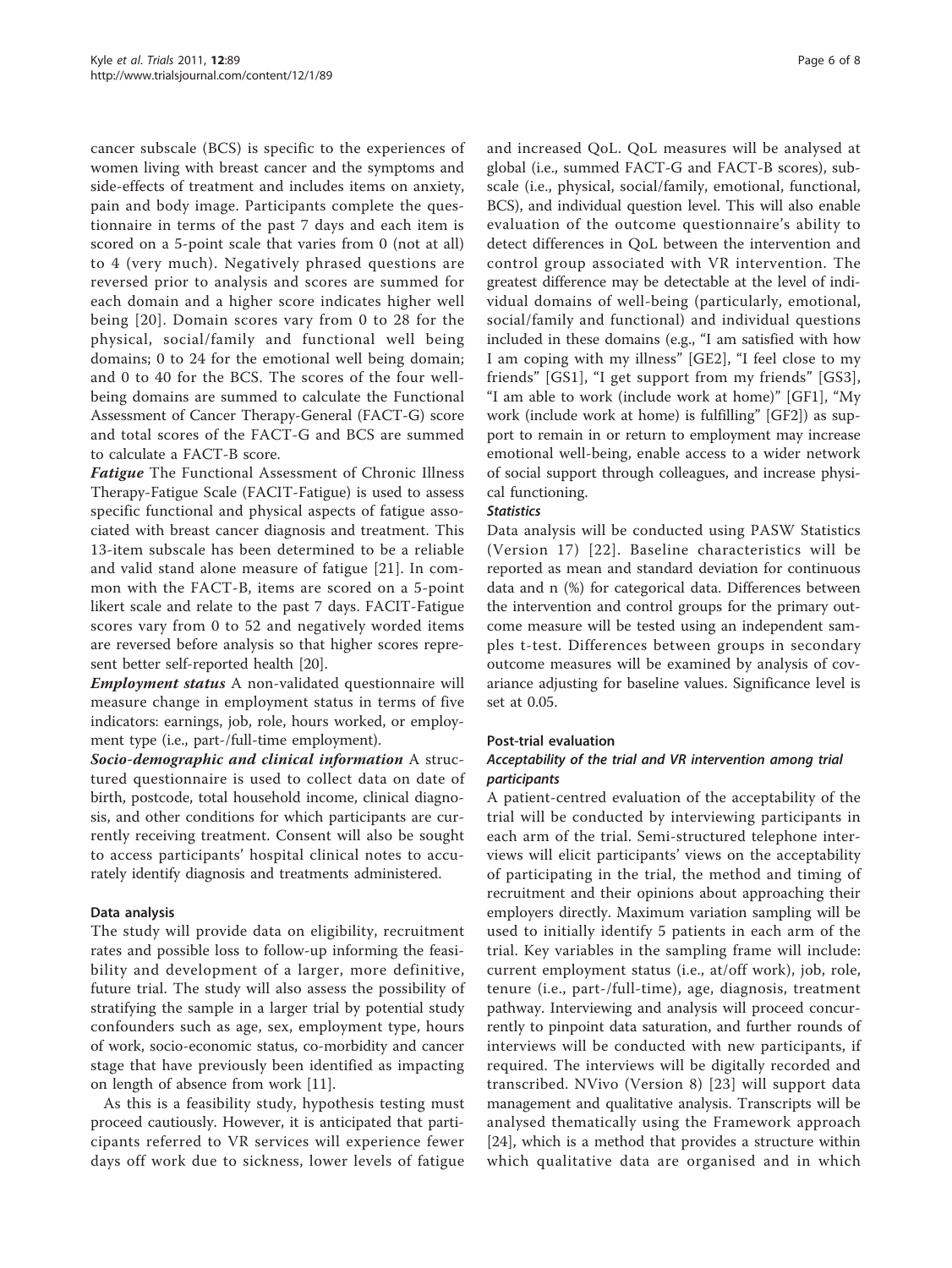themes are identified between participants and groups of participants. Data are processed through stages that familiarise the researcher with the content and enable indexing and coding. Thematic matrices are developed that preserve the richness of the data and enable data to be categorised and compared thematically. Data collection will be conducted by two study researchers (RGK, BC). Analysis will be conducted by RGK, BC, NMG, JE and GH.

# Feasibility of including patients with lung and prostate cancer in a future RCT

Health Professional Interviews Semi-structured faceto-face interviews will be conducted with purposively sampled staff from the lung and prostate cancer clinical teams (1 consultant and 1 Clinical Nurse Specialist (CNS) from each team  $[n = 4]$ ), staff from the VR services in Tayside and Lothian (1 service manager and 1 case manager from each service  $[n = 4]$ ). Interviews will elicit views on the acceptability of the pilot RCT (e.g., the method and timing of recruitment, eligibility criteria) and the feasibility of including patients with lung or prostate cancer in a future RCT.

Patient Interviews Face-to-face semi-structured interviews will also be conducted with people with either lung or prostate cancer. Individuals will be identified from clinical databases and recruited from the hospital at an appointment with their consultant. Interviews will elicit views on the acceptability of VR intervention and prospective trial participation, and explore employment issues that may have been encountered following diagnosis and treatment. Maximum variation sampling will be used to initially identify 5 patients with lung cancer and 5 people with prostate cancer. Key variables in the sampling frame will include: current employment status (i.e., at/off work), job, role, tenure (i.e., part-/full-time), age, diagnosis, treatment pathway. Individuals who were first treated with surgery will be approached to enable comparison with the group of women in the pilot RCT. Interviewing and analysis will proceed concurrently to pinpoint data saturation, and further rounds of interviews will be conducted with new participants, if required. The interviews will be recorded and transcribed and the transcripts analysed thematically using the Framework approach [[24\]](#page-7-0) supported by NVivo qualitative analysis software [[23\]](#page-7-0). Data collection will be conducted by RGK and BC. Analysis will be conducted by RGK, BC, NMG, JE and GH.

# Ethical considerations

The study protocol has been approved by NHS Tayside Committee on Medical Research Ethics A (Ref: 10/S1401/ 15) and the ethics committee of the University of Stirling. Research Governance approval was also obtained from NHS Lothian and NHS Tayside. Informed written consent is obtained from each participant. The participant information sheet provides contact details and a telephone number of the study's principal investigator (GH) and an independent contact to whom queries may be directed during the study period. With the participant's consent their GP and consultant is informed of their involvement in the study in accordance with good practice ethical guidelines.

# Data storage and confidentiality

All questionnaires, interview transcripts and consent forms will be stored securely in a locked filing cabinet. Quantitative and qualitative data are entered into password protected databases (PASW Statistics [Version 17] [[22](#page-7-0)] and NVivo [Version 8] [[23](#page-7-0)], respectively) in anonymised form and access is restricted to members of the research team. Following completion of the study, data will be archived and stored securely for 10 years in accordance with University of Stirling policy.

# Risks

The main known risk to participants is that those who are in the usual care arm of the study may feel aggrieved that they have not received support from a VR service. However, the participant information sheet explains clearly that there is a chance that individuals may not be randomly allocated to the intervention group. There is also the potential that all participants involved in the study may feel pressured to return to work because its focus is employment. However, the Macmillan Cancer Support booklet Work and Cancer that all participants receive makes it clear that patients should only remain in or return to work when they feel physically and mentally able to do so[[16\]](#page-7-0). Study investigators will also reinforce this message in each encounter with participants.

# **Discussion**

To our knowledge this is the first study to determine the feasibility of an RCT to assess the effectiveness of VR services to enable people with cancer to remain in or return to employment. The study will provide evidence to assess the relevance and feasibility of a larger future trial involving patients with breast, prostate or lung cancer. VR services may assist patients with cancer maintain their income, identity, and social networks, and improve quality of life potentially mitigating the negative financial and psychosocial consequences often associated with changes in employment status following cancer diagnosis or during treatment. Findings from this research will therefore inform the future development of appropriate VR services for people living with cancer, particularly for women with breast cancer following surgery.